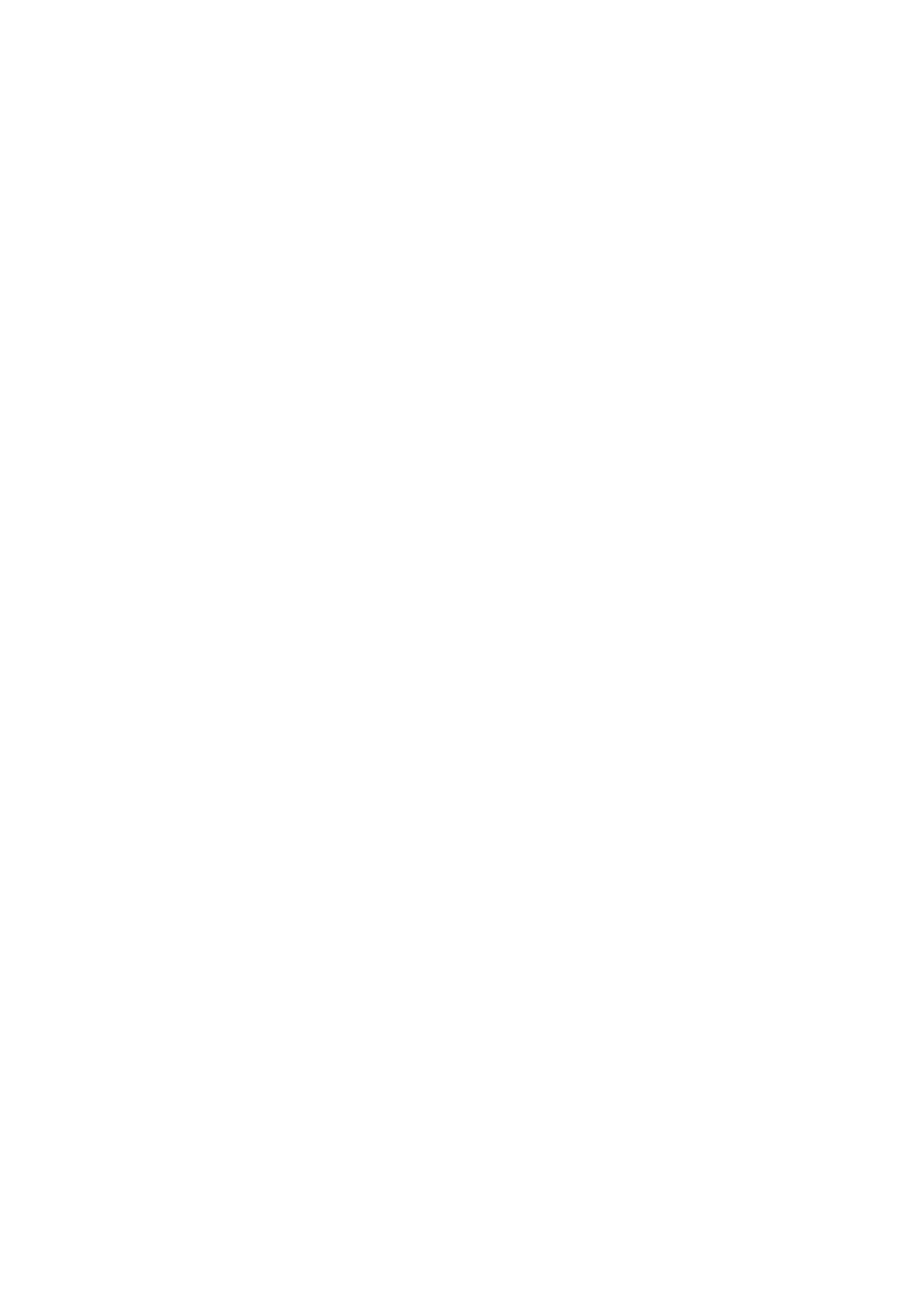# Introduction

This report has been prepared in support of the proposed allocation of eight sites as Local Green Spaces (LGS) as part of the revised Hassocks Neighbourhood Plan (HNP). Local Green Spaces can be designated as part of the Neighbourhood Plan provided they meet criteria described in Paragraph 100 of the revised National Planning Policy Framework (NPPF), which are set out below:

- *'where the green space is in reasonably close proximity to the community it serves;*
- *where the green area is demonstrably special to a local community and holds a particular local significance, for example because of its beauty, historic significance, recreational value (including as a playing field), tranquillity or richness of its wildlife; and*
- *where the green area concerned is local in character and is not an extensive tract of land.'*

This paper has been prepared in support of the revised Neighbourhood Plan in order to provide the evidence base for sites designated as LGS in the revised HNP. Seven of the sites considered in this report were proposed as LGS as part of the Regulation 16 HNP dated June 2016. This paper reconsiders whether all or part of the original seven sites still meet the NPPF criteria, and also considers a further site (LGS 8 Land at Clayton Mills).

The concluding section provides a "traffic light" assessment of each site with reference to the above NPPF criteria. The conclusions and recommendations to this paper re-assess the LGS Policy within the Regulation 16 HNP and sets out the proposed policy for inclusion in the revised HNP.

All documents have been prepared by David Withycombe (BSc, MSc, CMLI) and Virginia Pullen (BSc, MA, CMLI) as co-opted members of the Neighbourhood Plan Working Group. This paper should be read in association with the following documents which formed part of the evidence base to the 2016 HNP:

- Hassocks Parish Landscape Character Assessment
- Hassocks Parish Strategic Views
- Hassocks Parish Cultural Heritage
- Hassocks Parish Townscape Assessment
- Hassocks Parish Wildlife Asset Identification

The locations of the proposed LGS sites are shown on Figure 1. Figure 1 also shows the proposed locations for Enhanced Footpaths.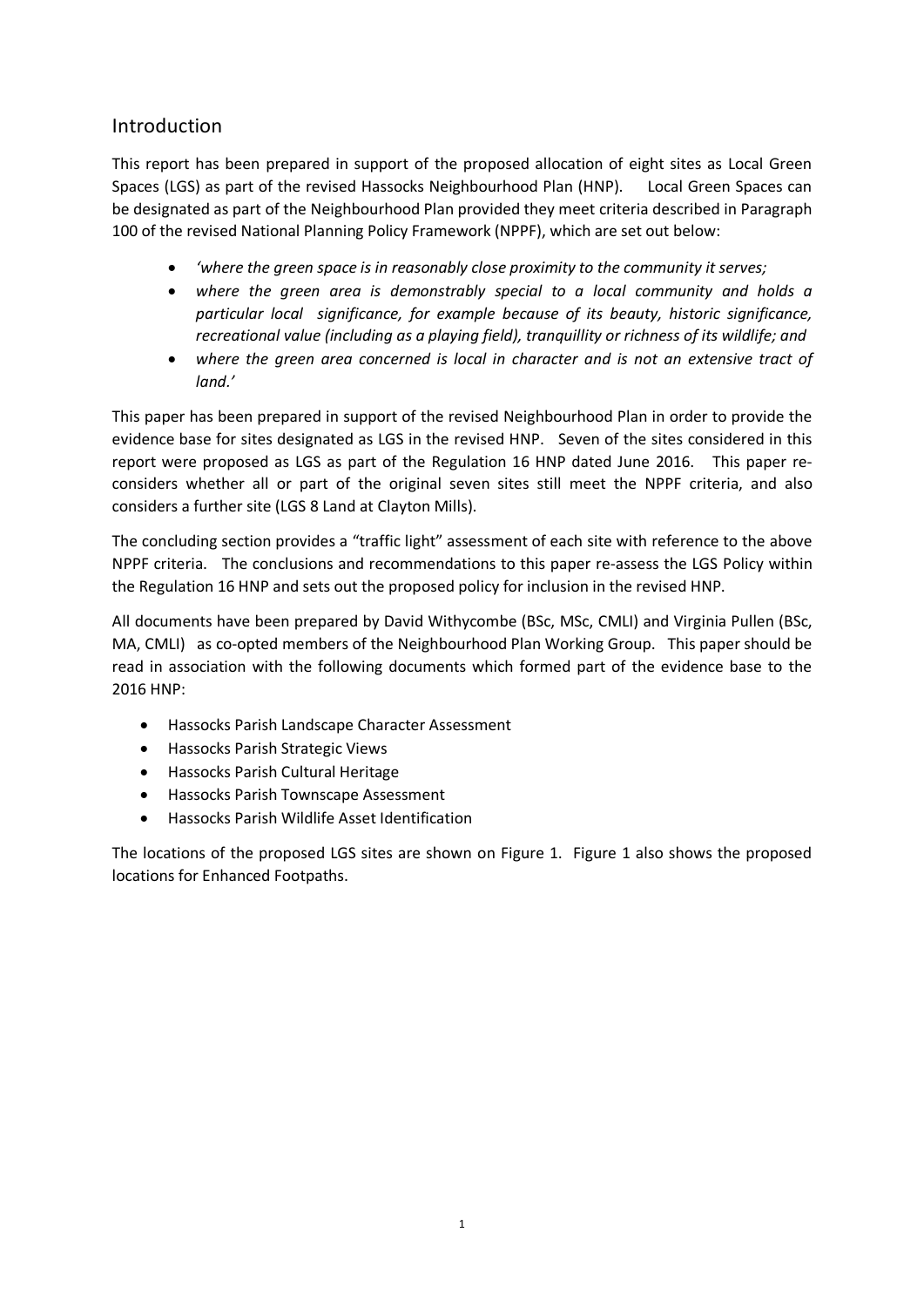

Figure 1: Proposed Local Green Spaces and Enhanced Footpaths – This is the plan from the original paper which assessed 9 LGS, so numbering won't correspond. Proposals map which shows LGS1 to LGS7 does not include enhanced paths and PS 1 to 3 - add revised proposals map.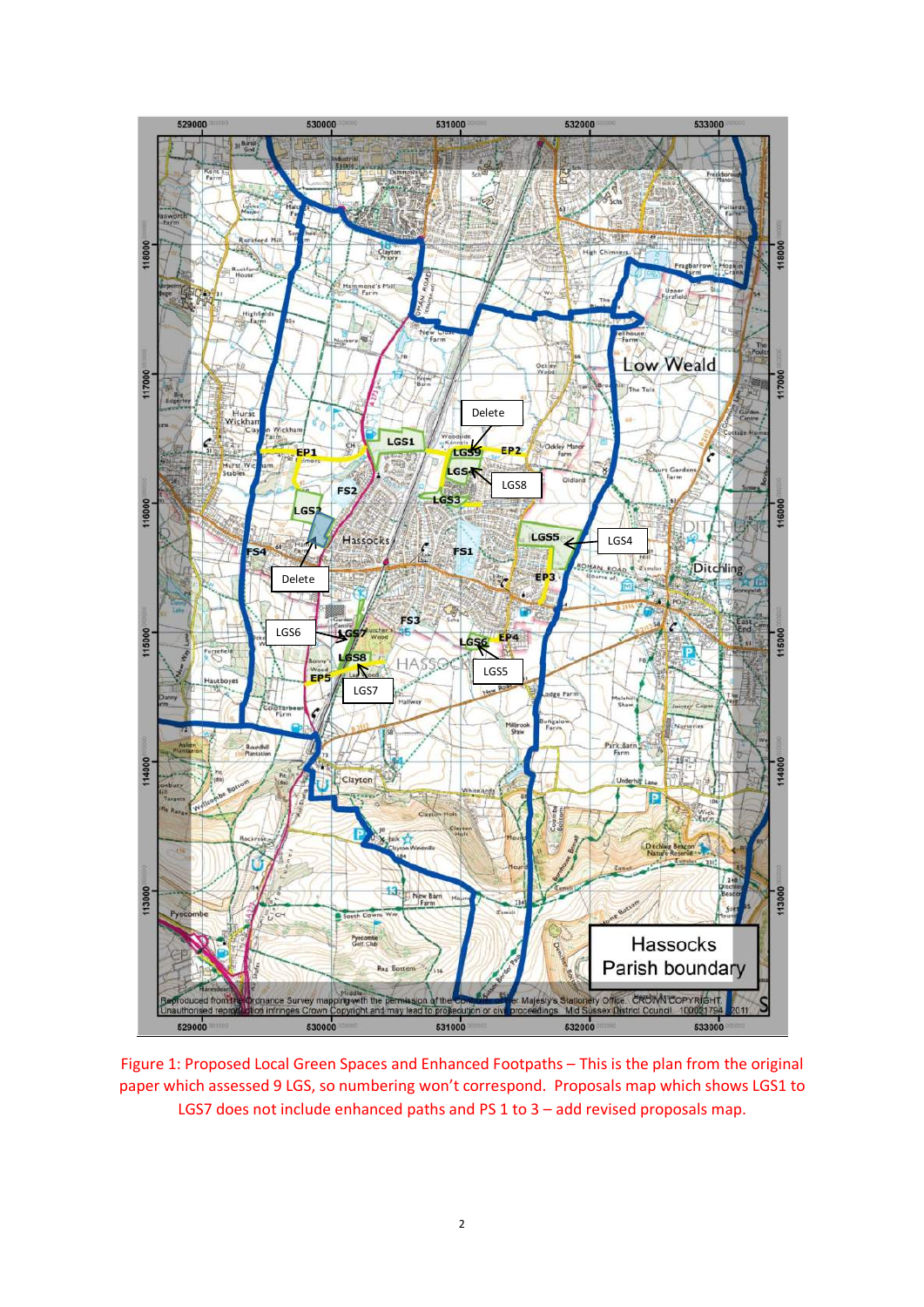# **Individual Site Descriptions and Local Significance**

# **LGS1: Land to the north of Shepherd's Walk**

# **Site and Location**

This is an area comprising two fields to the north of Shepherds Walk and an adjoining area of public open space to the west of Shepherds Walk. The open space is an informal area adjacent to the Herring Stream. Local residents put forward a written case for designation of the fields as a LGS in 2014.



# **Public Access**

A public footpath crosses the area from west to east and the fields have been used by local residents as informal access for many years. It is recognised that apart from the public right of way across the area the current open access is at the discretion of the landowner.

# **Criteria for designation as LGS**

# **Reasonable Proximity to a local Community**

The land lies on the northern edge of Hassocks and adjoins an area of housing to the south. There is access to the land via a footpath. It is, therefore, considered to be in reasonable proximity to a local community.

# **An Extensive Tract of Land**

The site comprises two medium sized fields linked by a public right of way. The site is enclosed by a hedgerow to the north, the railway to the east, housing to the south and London Road to the west, creating a defined landscape parcel. It is, therefore, not considered to be an extensive tract of land.

# **Landscape character and views**

There are views across the area from the public footpath and from the adjacent houses. The area has an unspoilt rural character. The winding channel of the Herring Stream forms the western boundary of the area. The fast flowing Herring is in a deep channel and is a focal point of the area. Mature trees along the stream channel, willows and alders, enhance the visual and landscape value of the stream.

# **Heritage significance**

The mature trees and hedgerows which define the field boundaries in this area suggest this is a historic landscape.

# **Wildlife significance**

The ancient hedges and mature oak trees are a potential habitat for a diverse range of species. The woodland on the railway embankment and the Herring Stream which form the boundaries to the area are also rich in wildlife. The wet meadows in the flood plain of the stream are a valued habitat.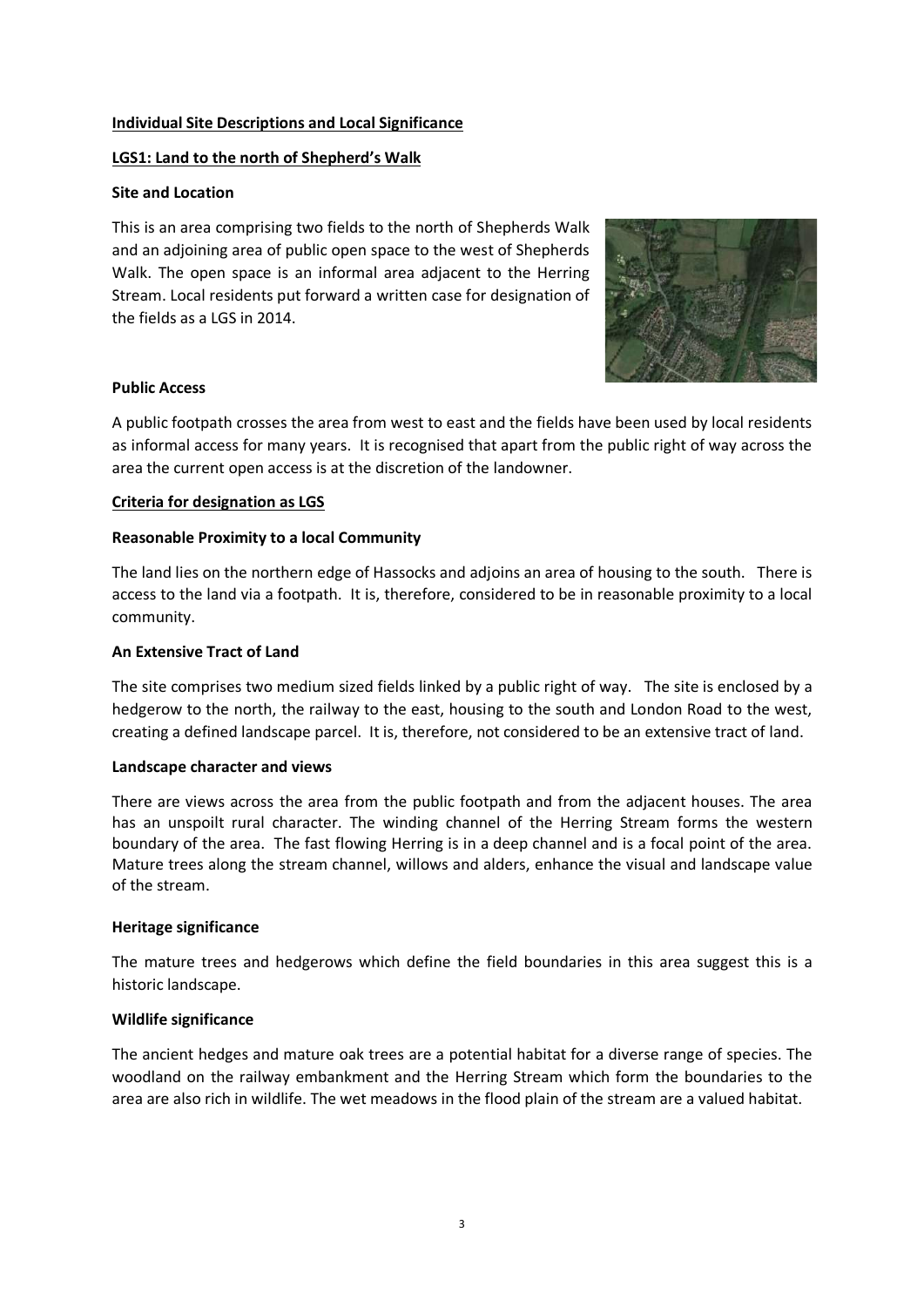# **Recreational value**

The area is used by local people for informal recreation and is highly valued for its rural character and tranquillity. The public footpath is part of a longer distance route between Ditchling and Hurstpierpoint and is part of a circular route around the village.

# **LGS2: Land at The Ham**

# **Site and Location**

This field lies to the west of London Road and forms part of Ham Farm. The proposed LGS lies to the west of land recently granted permission for residential development at Ham Fields. The proposed area of LGS 2 has been reduced from that shown in the 2016 Regulation 16 HNP to reflect this change.



# **Public Access**

The field is crossed by a public footpath and is used for informal access by local people. This right of way gives access to the golf course and the circular path around the village. It is recognised that apart from the public right of way across the area the current open access is at the discretion of the landowner.

#### **Criteria for designation as LGS**

# **Reasonable Proximity to a local Community**

The land lies to the west of existing and proposed residential areas on London Road, on the western edge of the village. The site also partially adjoins Belmont Recreation Ground and the golf course to the north and is overlooked by properties to the south. There is direct access from the residential areas on London Road via a footpath. It is, therefore, considered to be in reasonable proximity to a local community.

# **An Extensive Tract of Land**

The site comprises a single medium sized field. The site is enclosed by the planned residential development on Ham Fields/London Road to the east, the golf course and Belmont Recreation Ground to the north and existing fields to the west and south. The site benefits from a relatively enclosed character and it is, therefore, not considered to be an extensive tract of land.

#### **Landscape character and views**

There are views across the area from the public footpath and from the adjacent houses on London Road. The area has an unspoilt rural pastoral character with mature trees and hedgerows. There is a key viewpoint from the edge of the Hurst Wickham ridge which affords views south across the area and beyond to the downs.

#### **Heritage significance**

The area has rich archaeological potential with evidence of prehistoric, Bronze Age and Roman remains. There is a possible Roman cemetery and a Romano-British Settlement at Ham Farm.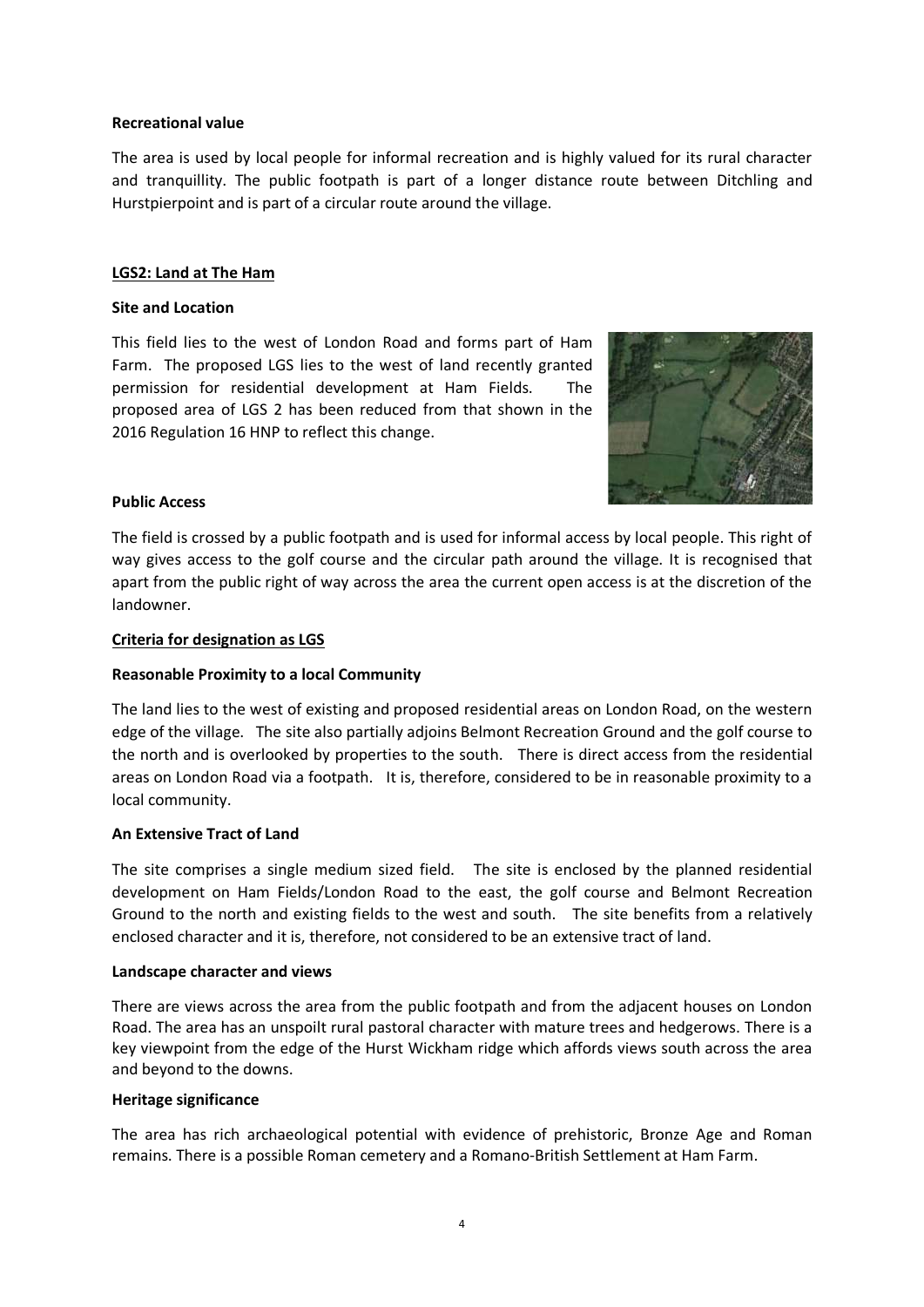There is wildlife value in the mature hedgerows, grazing land, hedgerows and mature trees. Barn owls are often seen hunting the fields in this area.

# **Recreational value**

The area is used by local people for informal recreation and is highly valued for its rural character and tranquillity. The public footpath links to a circular route which runs around the village.

# **LGS3: Land to the south of Clayton Mills**

# **Site and Location**

This linear site links Grand Avenue with Woodsland Road and lies to the south of the Clayton Mills estate. Part of the area south of Clayton Mills is a public open space and the other half was set aside for a health centre.



# **Public Access**

The area is accessed by the public footpath which follows a stream running west to east. Part of the area is public open space associated with the Clayton Mills development and the rest is woodland separated from the footpath by the stream. This is an important footpath link within the village between Clayton Mills to Adastra Park.

# **Criteria for designation as LGS**

# **Reasonable Proximity to a local Community**

The site is enclosed by residential development to the north and south and forms an important green corridor adjoining the stream. A public footpath runs alongside the stream. The site is, therefore, considered to be in close proximity to a local community.

# **An Extensive Tract of Land**

The site comprises a single, enclosed small field bordering a stream. The site is, therefore, not considered to be an extensive tract of land.

# **Landscape character and views**

The area is an important green infrastructure corridor in the centre of the village. The mature trees and streamside footpath are an attractive recreational link through the northern residential part of the village. There are limited views from the area as it is enclosed by trees.

# **Heritage significance**

This corridor is part of an historic footpath link following the stream through the village from Ockley Lane via Adastra Park to Woodsland Road. This also links to the circular route around the village.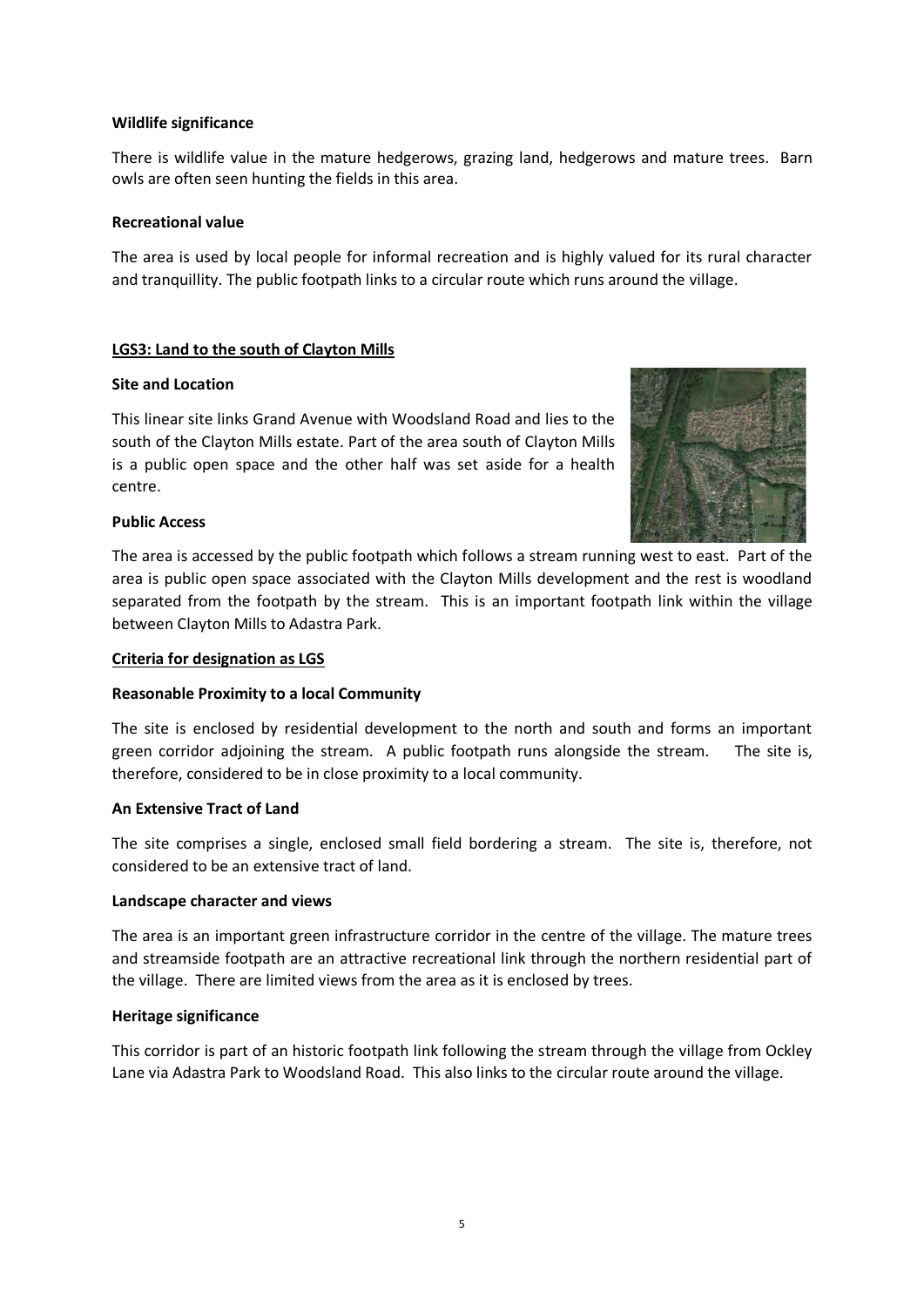The stream and associated mature trees are a valuable wildlife corridor. The land originally set aside for the health centre has become overgrown and has wildlife potential.

# **Recreational value**

This area is of high recreational value as a green corridor with associated footpath and open spaces.

# **LGS4: Land to the east of Ockley Lane**

# **Site and Location**

This site comprises two medium sized agricultural fields which lie to the east of Ockley Lane. Both fields are in private ownership.

# **Public Access**

The fields are crossed by a public footpath which is well used as the route from Hassocks to Ditchling. The western field has been



ploughed in recent years, but there remains a well-used informal path around the perimeter of the field, popular with local dog walkers in particular. The eastern field remains under pasture. It is recognised that apart from the public right of way across the area the open access is at the discretion of the landowner.

# **Criteria for designation as LGS**

# **Reasonable Proximity to a local Community**

The land lies on the north eastern edge of the village with existing residential areas to the south and west. Three paths provide direct links to the neighbouring residential areas. This site is considered of particular importance to the setting of the village in views from the higher land in the vicinity of Oldlands Mill and Lodge Hill. It is, therefore, considered to be in reasonable proximity to a local community.

# **An Extensive Tract of Land**

The site comprises two medium sized fields which are linked both physically by a footpath and visually with views across the land from the north west. The site is, therefore, not considered to be an extensive tract of land.

# **Landscape character and views**

The site is of high landscape value as it is within the boundary of the South Downs National Park. There are open views across the site from Ockley Lane towards Oldland's windmill and the greensand ridge and Lodge Hill in Ditchling and the South Downs to the south.

# **Heritage significance**

The footpath corridor would have been an historic route between the villages. The distinct field boundaries and ancient trees would suggest this is a historic landscape and would have archaeological potential. The Roman road which ran west to east through the village is thought to have run just to the south of this area.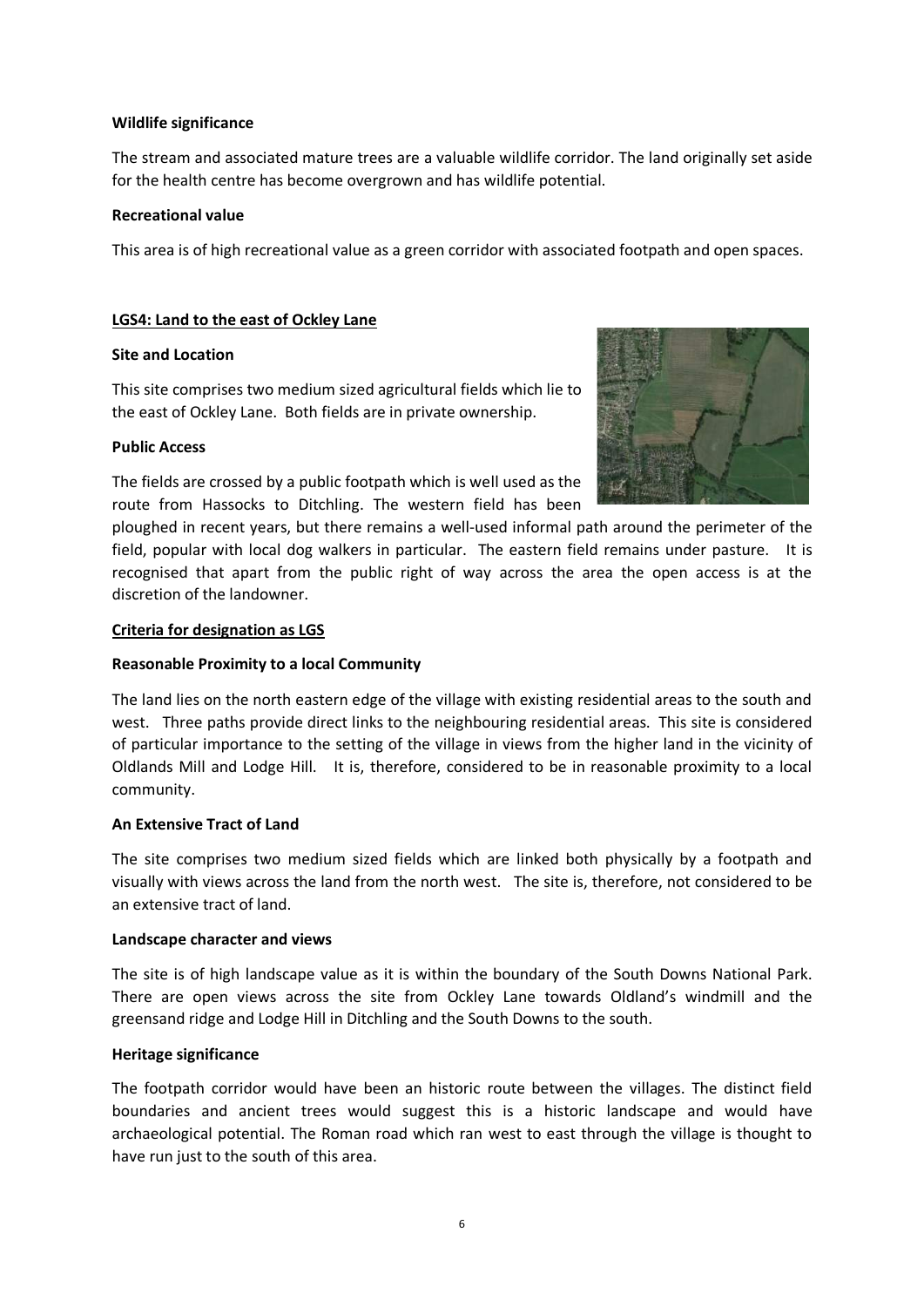Mature ash and oak trees are a feature on the field boundaries along with one fine hornbeam and the associated hedgerows provide wildlife corridors and potential roosts and navigational corridors for bats. The eastern most field is bordered by streams and a mature hedge to the east and south. The southern boundary of the eastern field adjoins an SNCI or Local Wildlife Site.

# **Recreational value**

The well-used footpath crossing the area is valued for views to the wider countryside and as part of the circular route around the village.

#### **LGS5: Land at South of Downlands**

#### **Site and Location**

This field is part of the Downlands school estate (Downlands Community Field) which is not in regular use as a playing field but is used for occasional sports events by the school. The school have allowed the Hassocks Amenity Association to use this field as the Community Field.



# **Public Access**

The site has open access and is crossed by a public footpath.

#### **Criteria for designation as LGS**

#### **Reasonable Proximity to a local Community**

The land lies on the southern fringes of the village and is bordered by the rear gardens to properties on Dale Avenue to the north. A public footpath provides direct access to the land from Lodge Lane to the west. It is, therefore, considered to be in reasonable proximity to a local community.

#### **An Extensive Tract of Land**

The site comprises a single medium sized field enclosed by woodland and hedges and a stream. It is, therefore, not considered to be an extensive tract of land.

#### **Landscape character and views**

The site is of high landscape value as it is within the boundary of the South Downs National Park. There are wide open views to the scarp slope of the downs from Ditchling Beacon to Wolstonbury Hill from this area.

#### **Heritage significance**

The heritage value of this area is largely unknown as there is a lack of investigative evidence. The field has never been ploughed and could therefore have archaeological potential.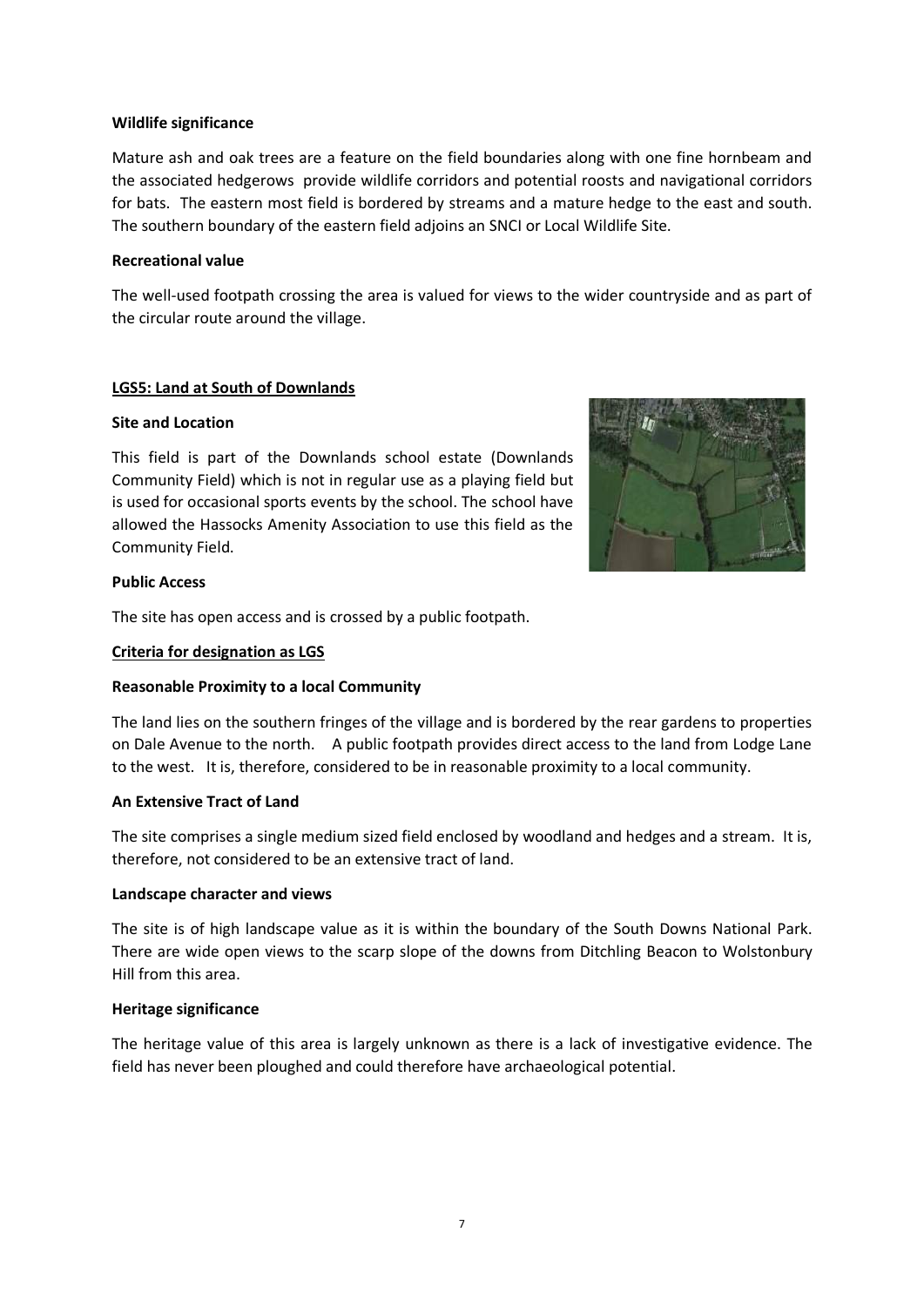The mature hedgerows on the north and south boundaries are of wildlife value. The western boundary a section of ancient woodland and a chalk stream which also have high wildlife value.

# **Recreational value**

The area has high recreational value as a green field with open access and is used as a community field. The public footpath is part of a popular circular route around the southern edge of the village and is well used as it gives access to the Downs and to Lag and Butchers Woods.

# **LGS 6: Land to the west of the railway line**

# **Site and Location**

This is a strip of land to the west of the railway which links the village centre at Keymer Road to the public footpath at Misty Bridge.

#### **Public Access**

There is informal pedestrian access through this corridor.

#### **Criteria for designation as LGS**

#### **Landscape character and views**



#### **Reasonable Proximity to a local Community**

The land lies on the southern edge of the village and forms a narrow green corridor adjacent to the railway line. The site forms an important potential link from the residential areas to the north to the footpath network and wider countryside to the south. It is, therefore, considered to be in reasonable proximity to a local community.

#### **An Extensive Tract of Land**

The site comprises a narrow wooded corridor. It is, therefore, not considered to be an extensive tract of land.

#### **Heritage significance**

The railway corridor and Misty Bridge are of local heritage significance.

#### **Wildlife significance**

The woodland adjacent to the railway is semi natural ancient woodland and the field to the south is unimproved meadow.

#### **Recreational value**

This corridor could provide a much needed cycle and footpath link from the west side of the village and station to the Downs. This has been a long term aspiration for the community.

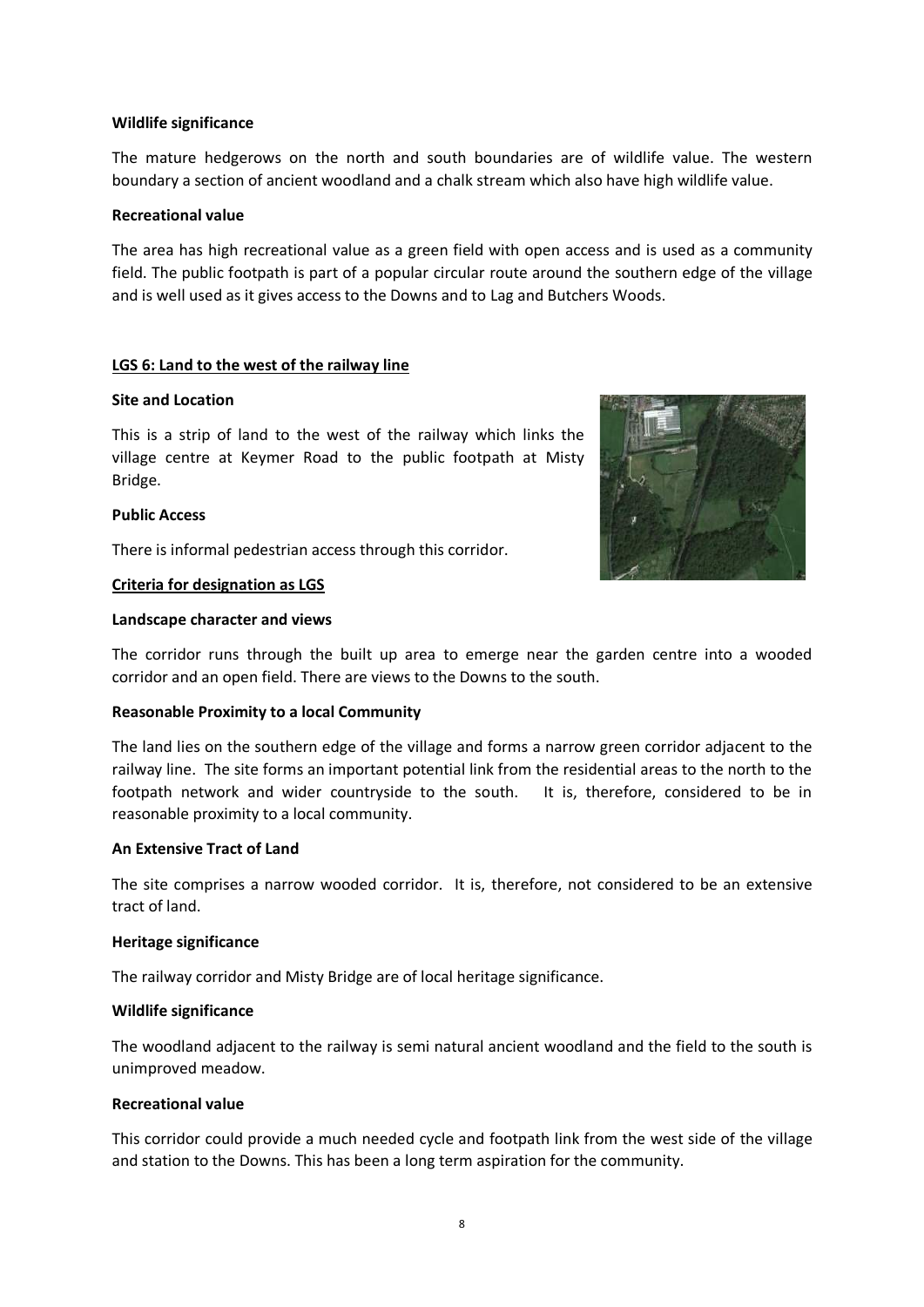# **LGS 7: Land at Pheasant Field**

#### **Site and Location**

This field sits between the woodlands of Butchers Wood and Lag Wood which are both areas of semi- natural ancient woodland. The current owners also own Lag Wood and are managing the area for their own pleasure as a natural area and wildlife asset.

# **Public Access**



It is recognised that apart from the public right of way across the area the current open access is at the discretion of the landowner.

# **Criteria for designation as LGS**

# **Reasonable Proximity to a local Community**

The land lies on the southern fringes of the village and is bordered by the Butchers Wood to the north and Lag Wood to the south, but less than 0.5 kms from the nearest residential area to the north. The site is a popular area for local dog walkers, with access from the residential areas to the north via a footpath known locally as the 'cinder track'. It is also located on a well-used circular walk around the southern edge of the village. It is, therefore, considered to be in reasonable proximity to a local community.

# **An Extensive Tract of Land**

The site comprises a single medium sized field enclosed by woodland and the railway line. It is, therefore, not considered to be an extensive tract of land.

# **Landscape character and views**

The site is of high landscape value as it is within the boundary of the South Downs National Park. There are views across the area to the surrounding woodland and longer views to the downs. The area is tranquil as it is remote from the village roads and activity. The field has an unspoilt character as unimproved pasture surrounded by mature woodland.

#### **Heritage significance**

The heritage value of this area is largely unknown as there is a lack of investigative evidence. As an unspoilt and intact area of landscape with historic meadow and woodland it has high heritage value.

# **Wildlife significance**

The unimproved meadow is a designated local wildlife site (SNCI) the value of which is further enhanced by proximity to ancient woodland.

# **Recreational value**

The area is highly valued by local people as an unspoilt, tranquil and accessible open space which is accessed by several public rights of way and from the Woodland Trust owned Butchers Wood.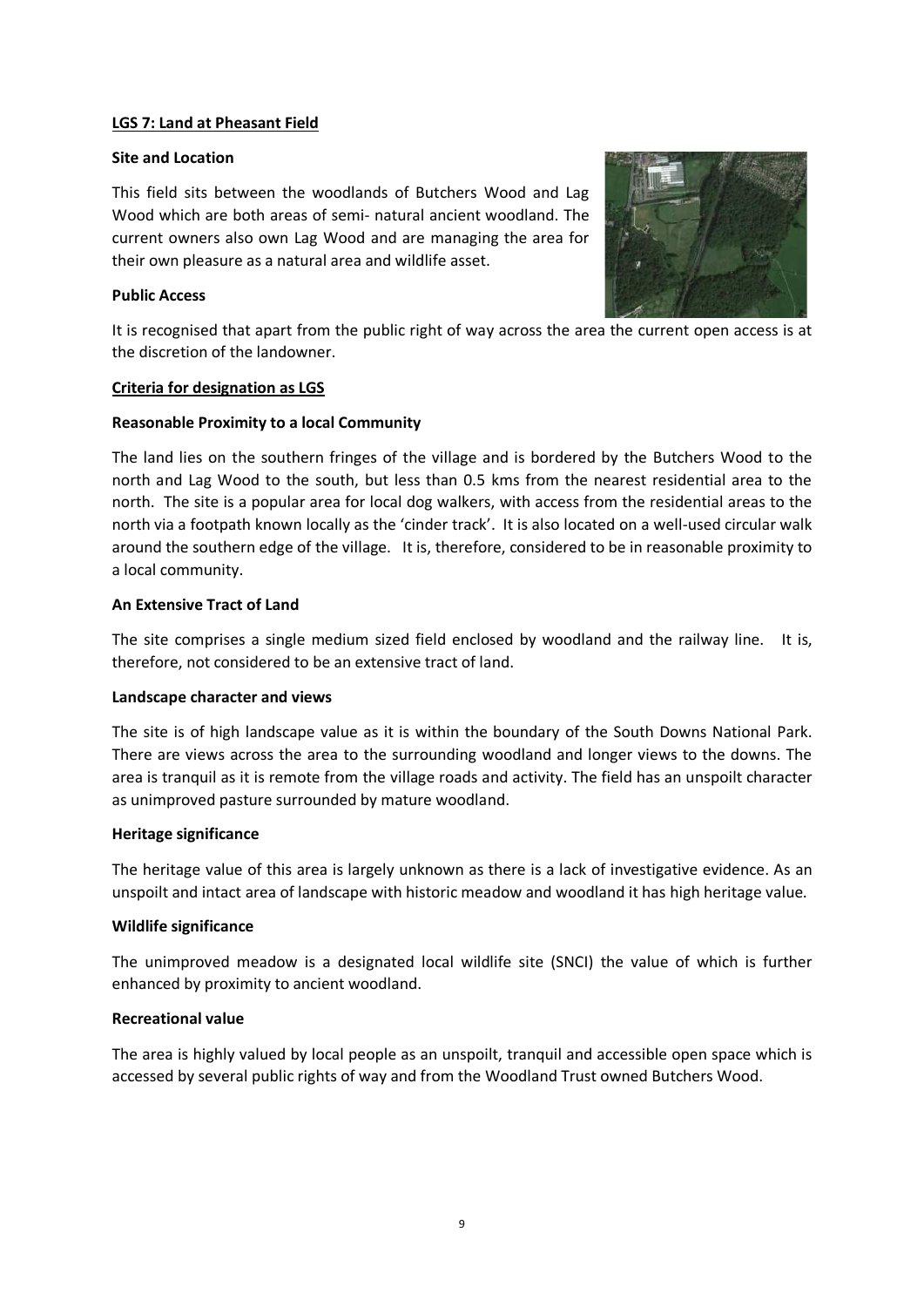# **LGS8: Land at Clayton Mills**

#### **Site and Location**

This is an area of land which was part of landscape planning condition to be open space to serve the recent development at Clayton Mills. This has never been fully implemented.



# **Public Access**

The site has open access and a pubic footpath crosses the area form south to north and joins the east west footpath on the northern boundary.

#### **Criteria for designation as LGS**

#### **Reasonable Proximity to a local Community**

The land is bordered to the south and east by existing residential development, with public access via an existing footpath providing direct access to the land from the residential areas to the south. It is, therefore, considered to be in reasonable proximity to a local community.

#### **An Extensive Tract of Land**

The site comprises a single medium sized field on the edge of residential development. It is, therefore, not considered to be an extensive tract of land.

#### **Landscape character and views**

There are views for the area to the open countryside to the north and equally there are views back across to this area from the ridge of Burgess Hill. The character of the area has been changed by the development of Clayton Mills and so does not strongly reflect wider rural character.

#### **Heritage significance**

An archaeological notification area covers the northern section of the area where possible Bronze Age and Roman remains have been found.

#### **Wildlife significance**

There is a spring rising in land north of Mackie Avenue creating a wetland and continuing across the footpath as a stream. The hedgerow on the northern boundary has wildlife value as do the mature Horse chestnut trees at Woodside Grange. There is mature mixed woodland along railway line which supports mature oak trees.

#### **Recreational value**

There is existing open access to this site and the land is subject to low key management by the Clayton Mills Management Company which is run by and on behalf of residents of the estate. The existing large bunds are a deterrent to less able users of the site. The well-used footpaths crossing the area are valued for views to the wider countryside and as part of the circular route around the village.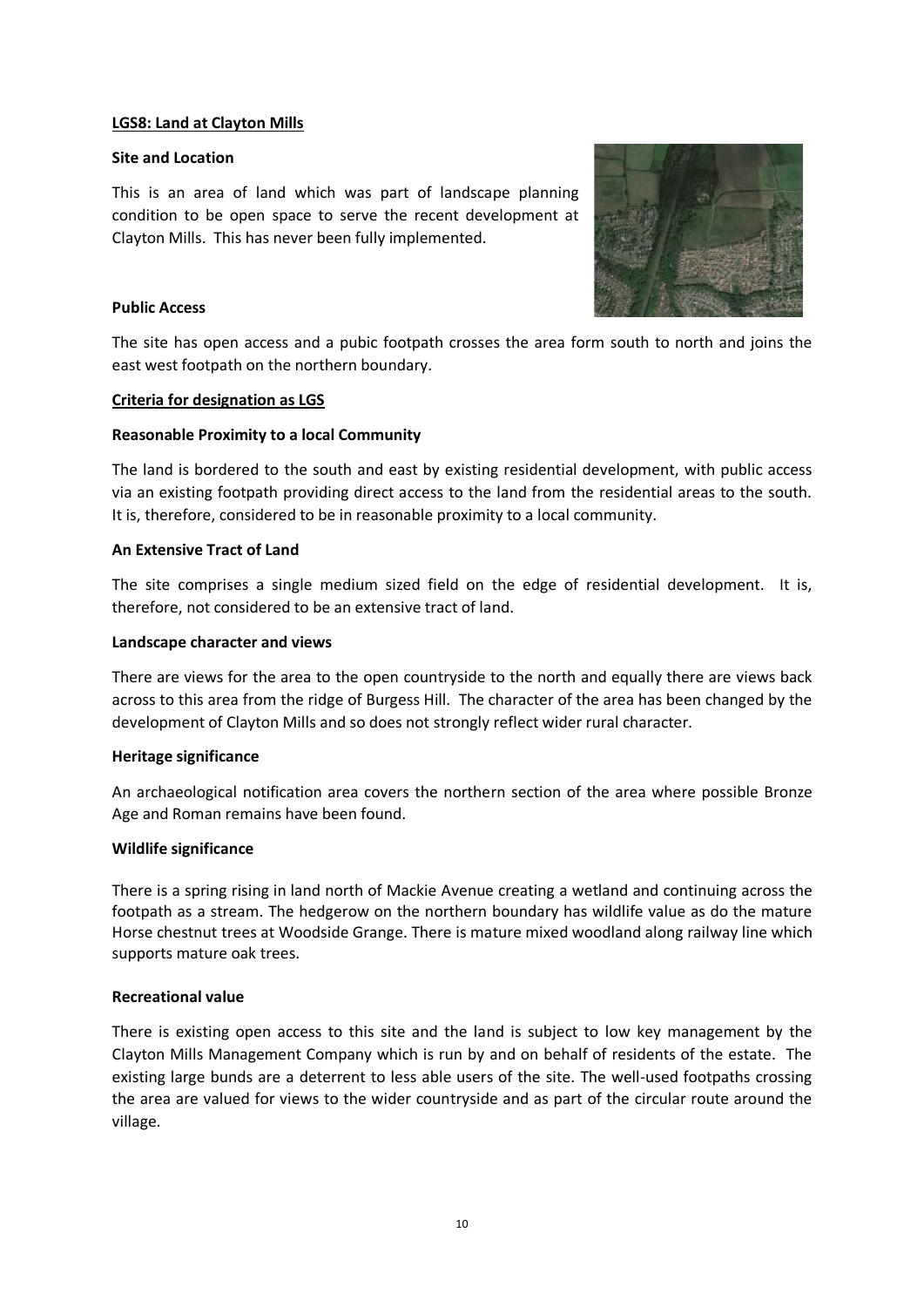# **Conclusions and Recommendations**

The Traffic Light Assessment below provides an overview of whether each site fully, partially or does not meet, the NPPF criteria for designation of an LGS.

# **"Traffic Light" Assessment for each site**

| Traffic<br>Light | LGS Assessment Criteria             |
|------------------|-------------------------------------|
|                  | Meets assessment criteria           |
|                  |                                     |
|                  | Partially meets assessment criteria |
|                  |                                     |
|                  | Does not meet assessment criteria   |

| LGS No. | <b>Proximity to</b><br>community | <b>Special to local</b><br>community | <b>Local Significance</b> | Local in character |
|---------|----------------------------------|--------------------------------------|---------------------------|--------------------|
| LGS1    |                                  |                                      |                           |                    |
| LGS2    |                                  |                                      |                           |                    |
| LGS3    |                                  |                                      |                           |                    |
| LGS4    |                                  |                                      |                           |                    |
| LGS5    |                                  |                                      |                           |                    |
| LGS6    |                                  |                                      |                           |                    |
| LGS7    |                                  |                                      |                           |                    |
| LGS8    |                                  |                                      |                           |                    |

Four of the sites (LGS1, LGS2, LGS4 and LGS 7) are assessed as fully meeting all of the NPPF criteria.

All of the sites are considered to meet the NPPF criteria of being "in reasonably close proximity to the community it serves" and not "extensive tracts of land".

Of the remaining sites these are assessed as fully meeting three of the four criteria and partially meeting one of the four criteria.

As all of the sites are assessed as wholly or predominantly meeting the NPPF criteria, this report concludes that all sites should be taken forward as LGS sites under a revised policy for inclusion in the 2018 revised HNP.